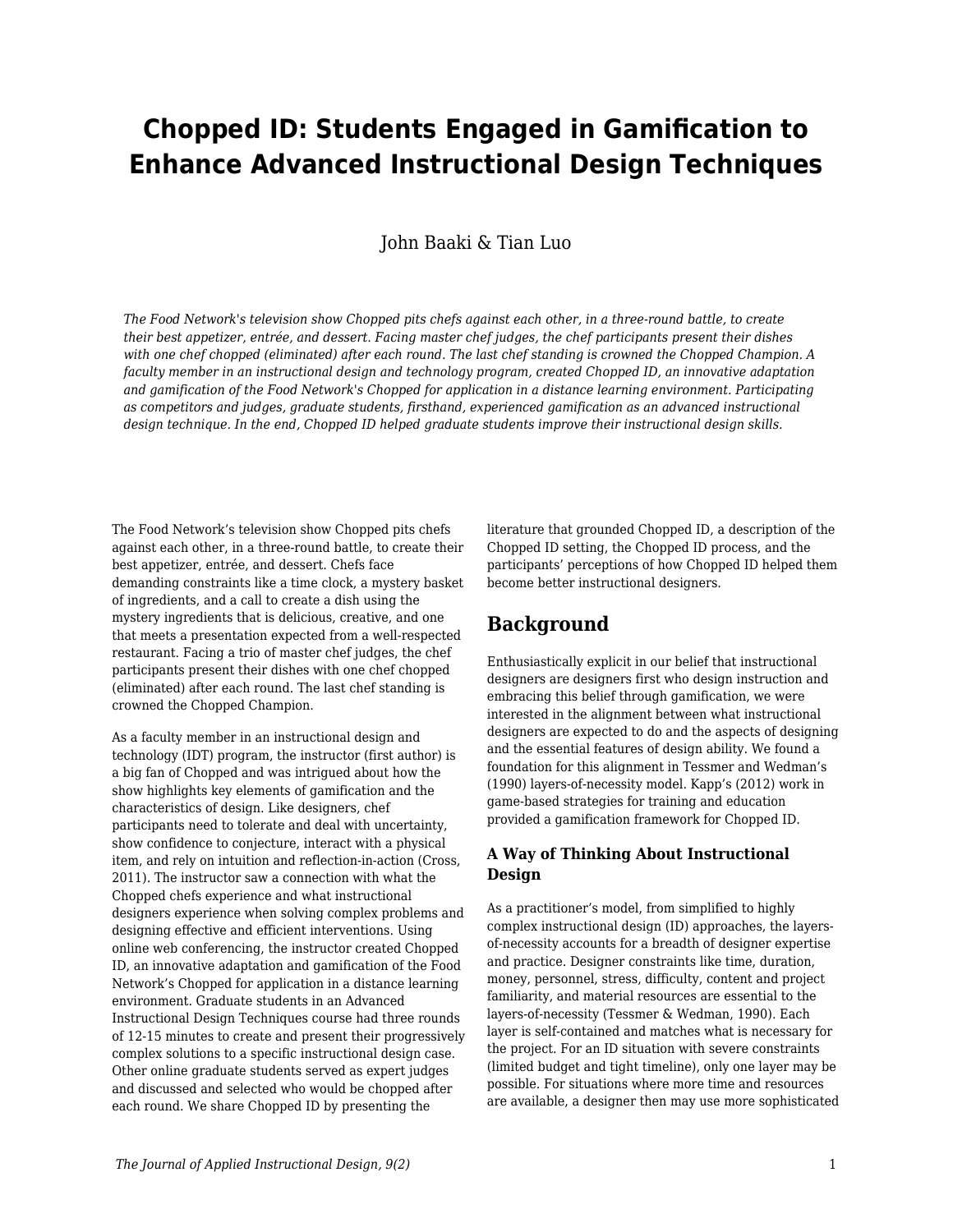#### layers.

Tessmer and Wedman viewed the layers-of-necessity as a new perspective on ID which provided insight into how instructional designers think about design, which is no easy task. Even though people have been designing since the beginning of time, the way in which people design has been poorly understood for a rather long time (Cross, 2011). To illustrate that the layers-of-necessity is a way of thinking about instructional design and that instructional designers exhibit the essential features of design ability, we discuss how the layer-of-necessity characteristics of task enhancement, principle-based design, and opportunistic perspective were embedded in Chopped ID. To connect to the essential features of design ability, Cross summed up what designers say about design:

There is a need to tolerate and work with uncertainty, to have the confidence to conjecture and to explore, to interact constructively with sketches and models, and to rely upon one's "intuitive" powers of reflection in action. (p. 26)

**Task enhancement.** In the layers-of-necessity approach, ensuing layers enhance the previous completed design work. This was crucial to success in Chopped ID. Rather than iterations where earlier instructional design components are revised, in each round, Chopped ID participants added onto the design work that was done in the previous round. Designers discover the layers of their project (Cross, 2011). In each Chopped ID round, Chopped ID participants engaged with a design representation (e.g. PowerPoint) that was another layer following on from the previous rounds' design representation.

**Principle-based design**. In a layered approach to thinking about instructional design, principles, not procedures, govern design and development activities (Tessmer & Wedman, 1990). A principle-based perspective asserts that instructional design is based on layer-selection principles and layer-implementation principles. Layer-selection principles determine which instructional design activities are feasible given the design constraints while layer-implementation principles guide how the various design and development activities are implemented.

Chopped ID participants designed in uncertainty. Participants had no clue about each round's ID scenario. Cross (2011) described uncertainty as the joy and frustration that designers get from their design activity. Designers cope with uncertainty by providing order. In studying urban designers, Levin (1966) witnessed designers leaping to partial solutions before they had fully formulated the problem. To formulate partial solutions, designers provided information or the "missing ingredient," (Levin, 1966, p. 8). Levin called the missing

ingredient an "ordering principle" which is the formal properties that are evident in a designer's work (p. 8). Chopped ID participants relied on sound ID principles to design strategies for facts, processes, concepts, and rules.

**Opportunistic perspective.** Ambiguity and constraints are necessary to the design process. Ambiguity allows all those involved in the design process the freedom to move about independently among the design objects (Cross, 2011). Constraints allow for reflection and taking stock in what designers have done and what designers still can do. Tessmer and Wedman explained that instructional design is opportunistic. In a layered approach, design components may be deleted or minimized. Taking an opportunistic perspective, instructional designers identify how to work with constraints. When designers know the constraints they then can design.

No designer will settle for good enough when they can have the best. However, this is not how a problem usually comes about in actual design situations. "In the real world we usually do not have a choice between satisfactory and optimal solutions, for we only rarely have a method of finding the optimum," (Simon, 1969, p. 64). Simon introduced the term satisficing to describe such situations. Tessmer and Wedman defended that a layersof-necessity approach is consistent with Simon's satisficing. Instructional designers oftentimes must select actions, "which get the job done while not necessarily in an optimal manner," (Tessmer & Wedman, 1990, p. 79). Chopped ID competitors designed under strict time and scenario constraints. Competitors' designs had to satisfice the necessities of the presented ID situation.

#### **Gamification**

Gaming is a prevalent phenomenon occurring worldwide. Currently, more than 1.2 billion people are playing computer, mobile, and console-based videogames around the globe, among whom approximately 700 million play online; this is equal to 44% of the world's total online population (Spil Games, 2013). The Pew Research center reported that 49% of adults in the U.S have played video games with 10% of them believing that they themselves are gamers (Duggan, 2015). Games have become one of the most prominent new media, which has multiple implications for learning due to their prevalence and popularity. Incorporating gaming mechanics and thinking into educational practices to improve and augment learning appeals to many educational researchers and practitioners.

Gamification is a process of incorporating gaming mechanics and elements into a non-gaming context (Deterding et al., 2011; Kapp, 2012; Zichermann & Cunningham, 2011). A video game typically possesses all of those commonplace gaming mechanics including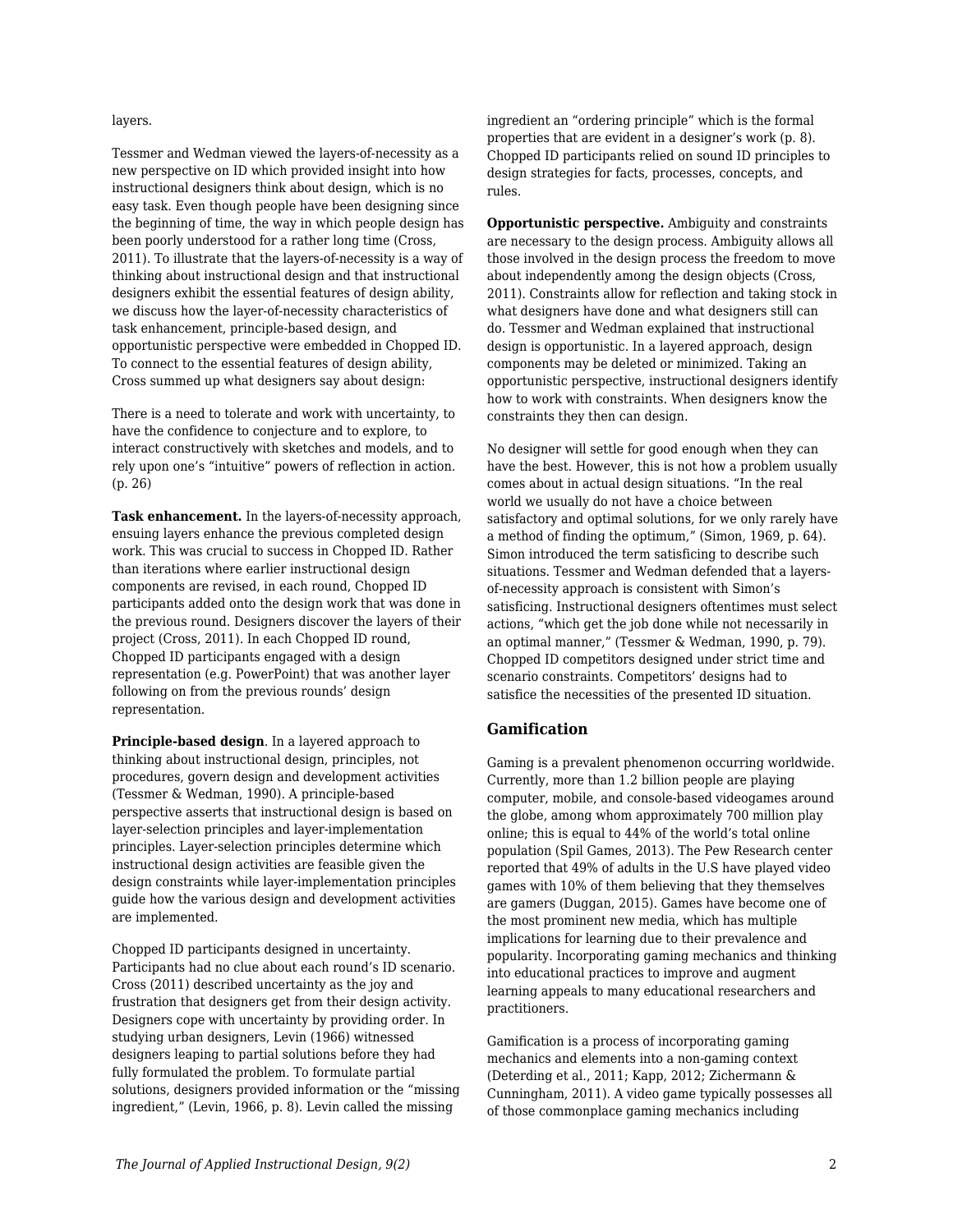narratives, quests, levels, points, virtual goods, and leaderboards, used in isolation or in various combinations. Behind the scenes of these gaming mechanics, there exists various fundamental gaming elements and principles that are contained within them which make games engaging, exciting, motivational, and even irresistible. Gamification, therefore, is a way of applying those gaming elements and principles in a nongame setting.

Kapp (2012) identified eleven elements in his book to illustrate how those elements can be applied in an instructional environment and create a gamified learning experience, including setting goals, creating rules, involving conflict and competition or cooperation, considering time, establishing reward structures, providing feedback, creating levels, and storytelling. Similarly, Nicholson (2015) synthesized six key elements of gamification as recipes for meaningful gamification, namely, play, exposition, choice, information, engagement, and reflection. In a systematic mapping study, Dicheva et al. (2015) found that the most commonly discussed educational gamification design principles from empirical studies are: storytelling, competition and cooperation/social engagement loops, feedback, challenges and quests, and customization.

The use of gamification can be applied in various disciplines and used to teach knowledge in different cognitive domains. Research evidenced that the gamebased teaching approach outperformed the conventional teaching approach in varying facets across a plethora of contexts. Early studies have shown that students produced substantial knowledge gains via a gaming approach as opposed to case-based teaching methods in the field of business (Wolfe, 1997). In a meta-analysis study, participants using interactive simulations or games demonstrated an increase of cognitive development compared to conventional methods (Vogel et al., 2006). The game-based approach holds considerable potential in teaching conceptual knowledge (Squire et al., 2004; Ravenscroft & Matheson, 2002), procedural knowledge (Padgett et al., 2006; Sitzmann, 2011), problem-solving (Akcaoglu, 2014; Baytak & Land, 2011; Monreno, 2004), and appears to aid higher-order learning more than declarative or factual knowledge (Ke, 2009).

In an affective learning domain, participants reported a higher level of confidence when they participated in a jobrelated, game-based training program versus training via traditional methods (Sitzmann, 2011). Other studies suggested that self-efficacy, attitudes toward learning, and motivation are enhanced in game-based learning environments (Thomas & Cahill, 1997; Tuzun, 2007; Van Eck, 2006). While a myriad of evidence from prior literature supports the potential effectiveness of gamebased learning, researchers believe that theoretical and

empirical studies are still in need to understand nuances in gaming design and development across different contexts (Hays, 2005; Sanchez et al., 2010).

Findings of current literature have also suggested a natural parallel between instructional design and game design. As Becker (2008) stated, games as a medium are highly suitable for the implementation of various instructional design models and principles, yet the models may be deemed as an underlying thread embedded throughout the ongoing progression of the game. For example, gaming researchers have found that one of the classical instructional design models, Gagne's (1985) Nine Events of Instruction, is often covertly exemplified in almost all elements of game design (Becker, 2008; Copp et al., 2013; Gunter et al., 2006). Gunter et al. (2006) contended that seven of nine events, such as providing learner guidance, eliciting performance, and promoting feedback, precisely align with design principles and elements of a game of any kind.

In this study, we contend that gamification as an overarching instructional strategy echoes varying principles of good instructional design and is a suitable strategy to utilize in an online course focusing on instructional design. Although Nicholson (2015) suggests that not every element of his framework needs to be part of a gamification system for it to be successful, the more elements it contains, the more likely the system would offer different ways of engaging students. Our goal for Chopped ID was to employ game-like thinking and game mechanics, using them to create a gamified learning experience aiming to engage, motivate, and assist instructional design graduate students.

## **Purpose**

Our purpose is twofold. First, we share how the instructor organized Chopped ID and how students engaged in Chopped ID as competitors and judges. Second, we present students' perceptions of how Chopped ID helped them become better instructional designers.

## **Evaluation Process**

A graduate level course, the purpose of Advanced Instructional Techniques is to explore and apply techniques, tools, and competencies characteristic of expert designers. Students investigate instructional strategies, program design, advanced analysis techniques, rapid prototyping, reducing cycling time, and designing instruction for diverse learner populations. As a distance learning course, local students may attend the class face-to-face while distance students may attend the class via WebEx. The synchronous classroom is set up so distance students, local students, and the instructor may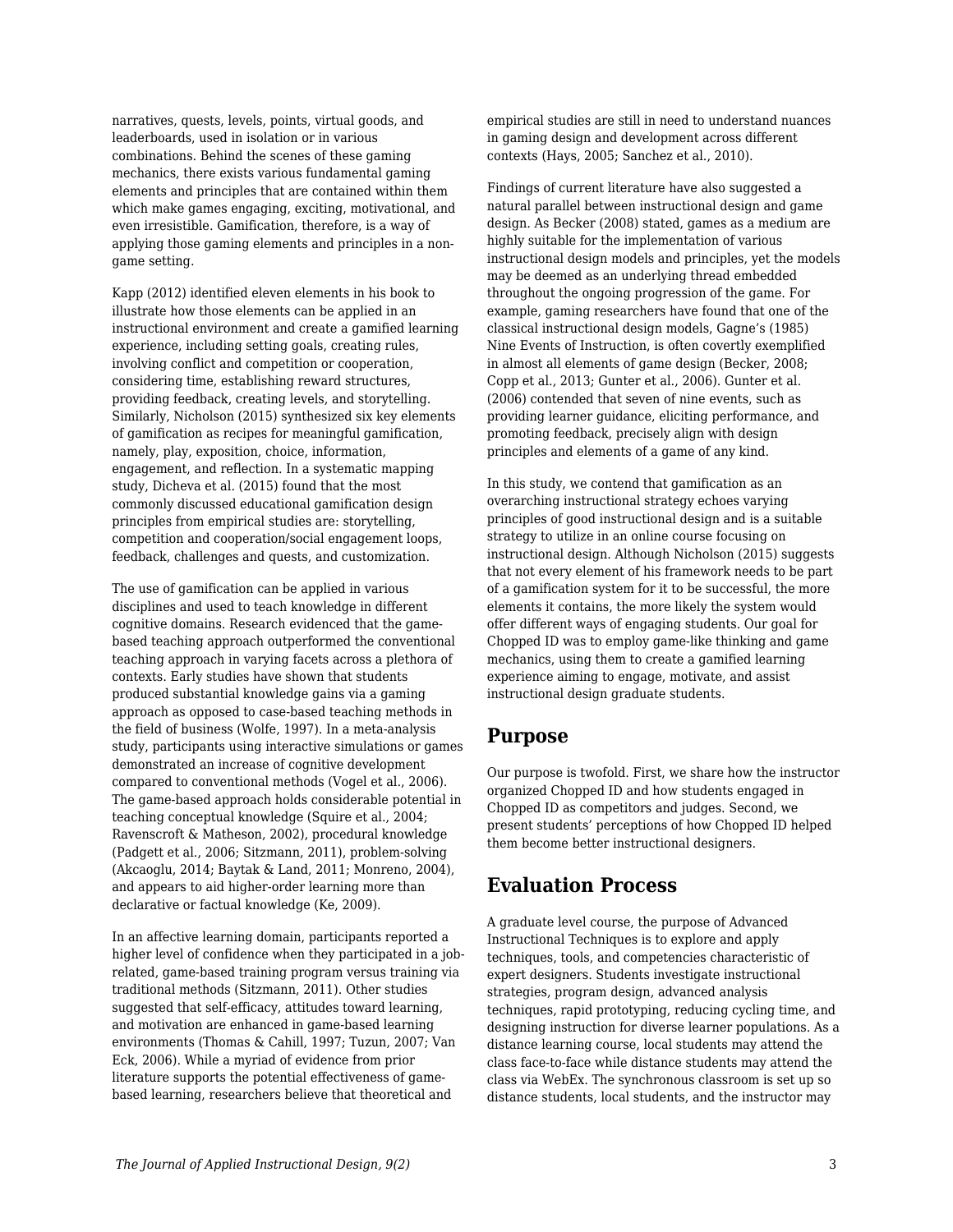interact in real time. For this particular Advanced Instructional Techniques course of 13 students, two students attended the class face-to-face and 11 students attended via WebEx. Six students were working towards a master's degree while seven students were on a PhD journey.

With the intent to gain a full view of participants' perspectives, we interviewed six students who had varying success as competitors. We interviewed one student who was eliminated after the first round, one student who was eliminated after the second round, one student who lost in her week's final round, one student who lost in her week's final round and was chosen as a wildcard for the Chopped ID Championship, the Chopped ID Championship runner-up, and the Chopped ID Champion. Three students were following a master's track while three students were on a PhD journey. Table 1 provides pseudonyms of the competitors that we interviewed.

#### Table 1

Competitors Who Were Interviewed and How They Finished in Chopped ID

| Competitor   | <b>How Competitor Finished</b>                                                               |
|--------------|----------------------------------------------------------------------------------------------|
| <b>Clare</b> | Chopped in Round 1 of competing<br>week                                                      |
| Drew         | Chopped in Round 2 of competing week                                                         |
| Holly        | Chopped in Round 3 of competing week                                                         |
| Lynn         | Chopped in Round 3 of competing week.<br>earned wild card spot in Chopped ID<br>Championship |
| Paula        | Runner-up in Chopped ID Championship                                                         |
| Gail         | Chopped ID Champion                                                                          |

In interviews via phone or Skype which lasted approximately 20-30 minutes, each author interviewed three students asking the following four guiding evaluation questions:

- what was your perception of gaming as an instructional design technique prior to you participating in Chopped ID,
- what was your perception on gaming as an instructional design technique after you participated in Chopped ID,
- how did your perceptions change as you competed, judged, and observed your fellow students compete, and;
- how did participating in Chopped ID make you a better instructional designer

During each interview we took notes and then transcribed our notes within 24 hours after the interview. Applying member-checking techniques, we sent our transcriptions

to the students and asked each student to review his/her transcription to ensure that we captured all responses accurately. All six students reviewed his/her interview transcription and provided clarification and additional responses where appropriate. First, separately, the two authors analyzed interview responses that we conducted and captured themes that emerged from the evaluation questions. Second, we then met and discussed the differences and similarities of our themes. Third, we then analyzed the interview responses of each other's interviews and then met again to finalize the themes for each question. We discuss the themes below.

## **Chopped ID Process**

In weeks 6 through 10 of the semester, class topics included designing instructional strategies for four content-performance types: (a) facts, (b) procedures, (c) concepts, and (d) rules (Morrison et al., 2007). Beyond understanding the strategies, the instructor wanted students to experience designing instruction using strategies for content-performance types. Each week of Chopped ID focused on one of the content-performance types. Each student competed at least once as a Chopped ID competitor. Week 10 was the Chopped ID championship where the winners of each week plus one wild card competitor competed to be named the Chopped ID champ. The instructor chose the wild card competitor based on the best performance by competitors who made it to the third round of their respective week but were ultimately chopped.

### **The Competitors**

For each round, the instructor presented competitors a design scenario. Competitors had no prior knowledge of the scenario content. Competitors only knew that the scenario was tied to the week's content-presentation type. In week 7, competitors had to design strategies for facts. The Round 1 design scenario was as follows:

> DIYA (Do-it-yourself Assistance) Hardware is taking the country by storm. As an upscale hardware store, the DIYA founders believe that they have found a niche. Their research and the popularity of DIY cable programs show that more and more people are becoming do-ityourselfers. The DIYA Hardware founders' research shows that do-it-yourselfers are educated, independent, and have flexible work schedules. A fast growing DIY population is university staff, students, and faculty. The DIYA founders are opening stores near university campuses.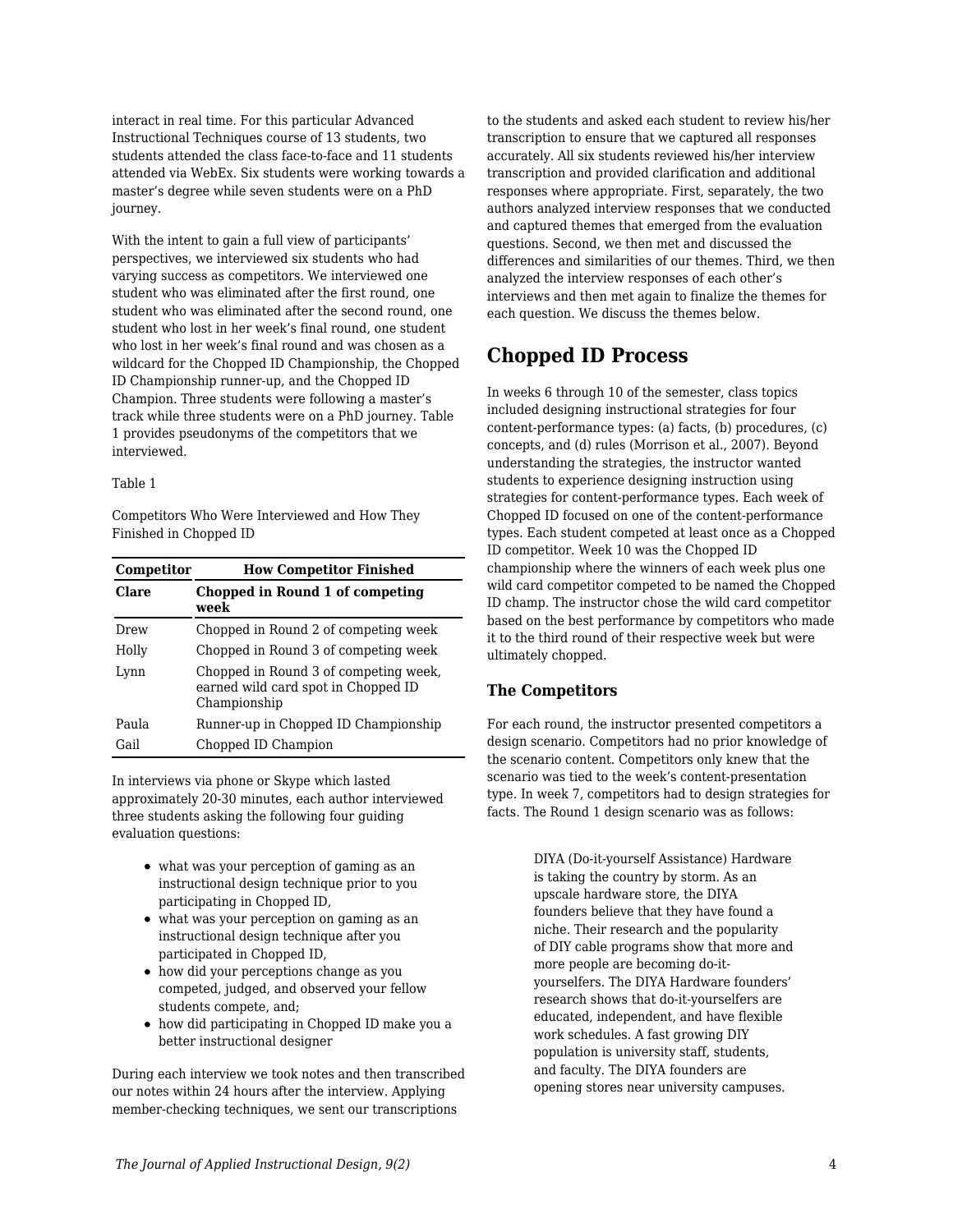The goal of the DIYA founders is to have stores with unparalleled customer service.

They aim to be the Southwest Airlines of the electric sander, the Disney of deck stain.

The focus on customer service is based on more research. The founders have discovered that do-it-yourselfers know how to do it but do not know what to use to do it. They do not know the differences between the proper tools and supplies.

To provide this customer service, the founders strongly believe in hiring university students. The Norfolk store will open in May and will hire students.

You have been hired to design the DIYA new employee orientation. For this round, you are focusing on an All about Screws lesson that will teach employees the different types of screws and what screws work best with different kinds of materials.

For Round 1, competitors had to produce a design representation that answered who are the learners and what are the objectives of the All about Screws lesson? Competitors had 12 minutes. At this point, the competitors left WebEx and entered the Chopped ID WebEx room where they designed. Competitors could not hear what was going on in the class WebEx room. After 12 minutes, the competitors were invited back into the class WebEx room where each competitor shared and explained his/her design. Once all competitors presented their designs, competitors returned to the Chopped ID WebEx room where they waited for their fate. The instructor invited the competitors back to the class WebEx room and the instructor announced who was chopped. This process continued for Round 2 and Round 3 with one competitor chopped after each round.

### **The Judges**

If a student was not competing, then the student was a judge. For each round, judges judged competitors' design representations on creativity, presentation and solid instructional design based on the week's contentpresentation type (e.g. designing instructional strategies for facts). While competitors designed in the Chopped ID WebEx room, judges discussed their expectations for the round. Once the competitors had presented their design representations and returned to the Chopped ID WebEx room, judges deliberated on who should be chopped. In the end, majority ruled. Once the instructor declared the

chopped competitor, one judge explained why the competitor was chopped. When a competitor was chopped, he/she became a judge for the rest of the week's competition.

### **The Instructor (Host)**

As the Chopped ID host, the instructor created the design scenarios and coordinated weekly game operations and aesthetics. Table 2 shows the similarities between the Food Network's Chopped and Chopped ID as it relates to critical game elements. When competitors came back to face the judges' decision, the instructor used the class WebEx room overhead camera to show an actual chopping board where a 12" x 9" envelope lay containing the name of the chopped contestant. On the envelope, "Whose design is on the chopping block?' was printed. On the Food Network show, the winning chef goes home with \$10,000. For Chopped ID, the instructor presented and then sent the winning designer a \$10 Starbucks gift card.

The judges did all the chopping. When judges were deadlocked on who to chop, the instructor required the judges to make a decision as a competition rule was a competitor had to be chopped after each round. The only influence that the instructor had on Chopped ID results was choosing the wild card contestant.

#### Table 2

The Similarities of Food Network's Chopped and Chopped ID as it Relates to Critical Game Elements

| <b>Games have</b>                           | <b>Food Network's</b><br>Chopped                                                     | <b>Chopped ID</b>                                                                                 |
|---------------------------------------------|--------------------------------------------------------------------------------------|---------------------------------------------------------------------------------------------------|
| Goals and<br><b>Rules</b>                   | 3 rounds, must use<br>basket ingredients,<br>someone is chopped<br>after each round  | 3 rounds, must design<br>to provided scenario,<br>someone is chopped<br>after each round          |
| Conflict.<br>competition, or<br>cooperation | Compete: Start with 4<br>chefs and end with 1<br>chef                                | Compete: Start with 3-4<br>instructional designers<br>and end with 1 designer                     |
| Time                                        | Each round is 20 or 30<br>minutes                                                    | Each round is 12 or 15<br>minutes                                                                 |
| Reward<br>structures and<br>feedback        | Present your dish to the<br>judges, advance to the<br>next round, win \$10,000       | Present your design to<br>the judges, advance to<br>the next round, win \$10<br>Starbucks card    |
| Levels                                      | 3 levels: Appetizer,<br>entrée, and dessert                                          | 3 levels: Each scenario<br>builds on the previous<br>scenario                                     |
| Storytelling                                | Themed competitions:<br>Chopped Jr., Chopped<br>BBO, Chopped<br>Thanksgiving         | Scenarios tied together as<br>1 instructional design<br>story                                     |
| Aesthetics                                  | Kitchen, pantry, the<br>chopping block                                               | Scenario template,<br>chopping block, suspense<br>envelope, slide of fame                         |
| Replay or do<br>over                        | Redemption show where<br>those chopped in the<br>final round come back to<br>compete | Wildcard to get into finals<br>for one designer who was<br>previously chopped in a<br>final round |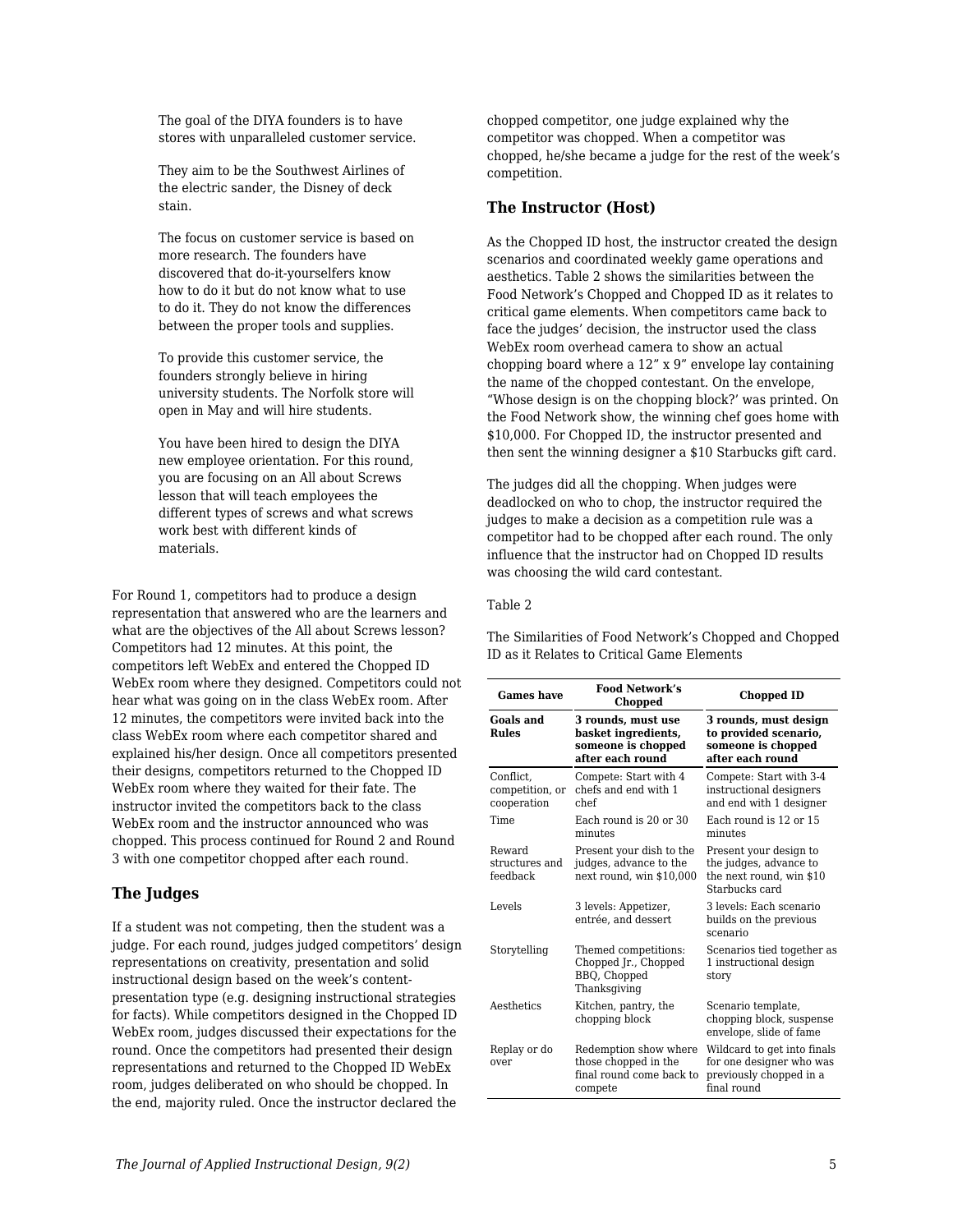## **Reflections and Implications**

In planning Chopped ID, the instructor had two main goals. First, the instructor wanted the students to experience gamification as an advanced instructional design technique. Gamification experience was important, as it is one thing to learn and understand about gamification it is another thing to experience it firsthand. Second, the instructor wanted students to improve their instructional design skills. In the end, the purpose of the class was to make students better instructional designers. We reflect on these two goals and share the implications.

### **Experiencing Gamification**

In the week prior to the first Chopped ID competition, the instructor and students discussed Kapp's (2012) work in game-based strategies for training and education. In addition to the game elements (Table 2), the instructor and students reflected on the theories behind gamification. Students were intrigued to see that theories that they had read, discussed, and applied in other instructional design classes were relevant to gamification. The instructor challenged himself to ensure that some of these theories would surface in Chopped ID. Table 3 presents the connection of Chopped ID and key theories behind gamification.

#### Table 3

The Connection of Chopped ID and the Key Theories Behind Gamification

| <b>Theories behind</b><br>Gamification            | Chopped ID                                                                                                                                                                                                                                   |  |
|---------------------------------------------------|----------------------------------------------------------------------------------------------------------------------------------------------------------------------------------------------------------------------------------------------|--|
| <b>Motivation (Keller's</b><br><b>ARCS Model)</b> | Grabbed designers' and judges'<br>attention, showed relevancy to real<br>instructional design situations,<br>instilled confidence in that designers<br>produced good designs, and resulted<br>in satisfaction for the Chopped ID<br>champion |  |
| Self-determination                                | Designers were in control of their designs,<br>experienced competence in designs, and<br>related to design competitors                                                                                                                       |  |
| Scaffolding                                       | Focused on an instructional design theme,<br>each round's scenario built on the<br>previous scenario                                                                                                                                         |  |
| Episodic memory                                   | Designers pulled from experience,<br>intuition, and instructional design<br>knowledge                                                                                                                                                        |  |
| Cognitive<br>apprenticeship                       | Scenarios were authentic and provided<br>learning opportunities in a way that<br>textbook examples and declarative<br>knowledge cannot                                                                                                       |  |
| Social learning theory                            | Designers were competitors and judges.<br>multiple contexts to interact                                                                                                                                                                      |  |
| Flow                                              | Balanced the instructional design<br>challenge with designers' skills and<br>abilities; not too easy where designers<br>became bored and not too difficult where<br>designers have anxiety                                                   |  |

In our interviews with six competitors, they explained how difficult it was competing in Chopped ID. Five of the six competitors noted that they felt intense pressure that, in some cases, led to stress. Lynn explained, "It was stressful. You wanted to save face and you wanted to come off good in front of your classmates." She added, "You see it on TV, but you don't see the intensity." Although competitors did not enjoy the time pressure to design instructional strategies, all six competitors clearly understood that time constraints were an important part of Chopped ID.

Reflecting on the Chopped ID experience, although all six competitors we interviewed had varying levels of success, four competitors shared how to succeed in Chopped ID. Competitors stressed focusing on learning objectives and closely tying the learning objectives to the week's content-performance type. Gail, the Chopped ID Champion, advised:

A few tips for future contestants: focus on learning objectives, tie everything back in the instruction to learning objectives, be focused in the design, be prepared – do the weekly reading and have a good grasp of the material (content-performance type) which will help you focus on each type of instruction and be able to create what is expected.

Competitors provided recommendations which are always important to improving instructional techniques especially gamification. Two recommendations were to provide a practice round for competitors who compete in the first week and specific guidelines for the judges. Clare noted, "The game might not be fair to early contestants as they didn't have much chance to observe before participating as a contestant." Each week of Chopped ID was its own competition. Although the competitors in the first week of Chopped ID had nothing to reference expect for the Food Network's Chopped and the instructor's directions of how Chopped ID would proceed, all four competitors in the first week of Chopped ID were in the same situation. The winner of the first week advanced to the championship week and had the opportunity to participate as a judge in two Chopped ID weeks leading up to the championship week. Chopped ID took place over four WebEx sessions. Adding another week for a run through or practice round would have taken away from other planned topics in the 15-week course.

In Chopped, the chef judges are asked to judge competitors on taste, presentation, and creativity. In Chopped ID, the instructor directed judges to judge competitors on creativity, presentation, and solid instructional design as it relates to the week's contentperformance type theme. Holly shared, "It may have been more beneficial if judges could agree on what they were looking for in regard to designing for rules, facts, and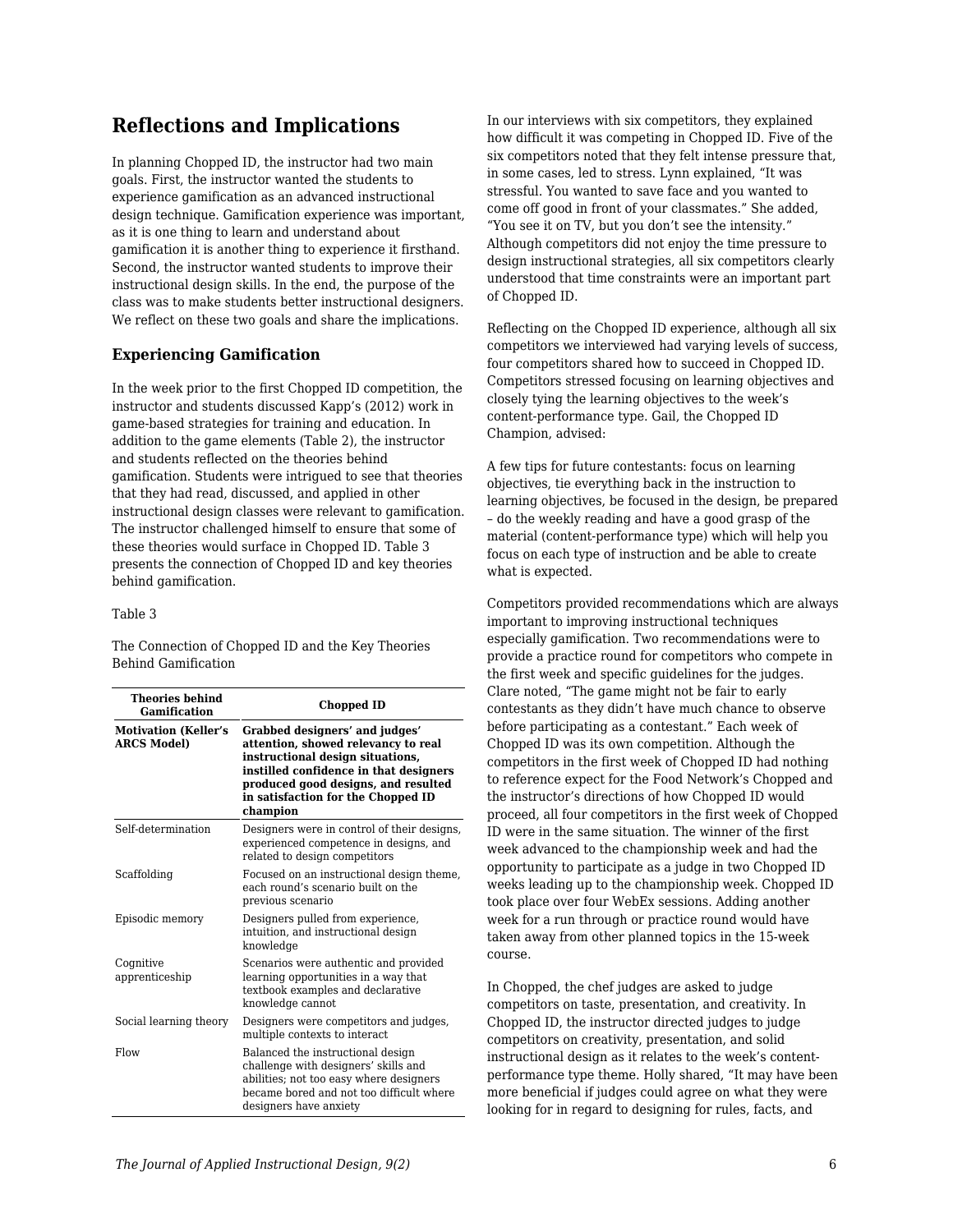principles." Lynn suggested a rubric approach. The instructor made a calculated decision to leave judging open. Knowing that judges would have down time as competitors designed for 12-15 minutes, the instructor filled this time by facilitating a discussion with the judges on what they would look for in the upcoming round. Overall, this worked well as judges were engaged in reviewing the round's design case and presenting what they thought would be important to view in the designs. Although, in some rounds, judges enthusiastically debated for a length of time regarding who would be chopped, the instructor always agreed with judges' decision.

### **Become a Better Instructional Designer**

The instructor embraced Tessmer's and Wedman's view that instructional design is opportunistic and satisficing. Taking an opportunistic perspective, instructional designers identify how to work with constraints. Satisficing means that instructional designers work with constraints and get the job done. Chopped ID competitors faced strict time and scenario content constraints. Holly noted, "Time constraints did not affect me." She explained that she drew on her corporate background when she often responded with a, "You need it now, no time to reflect" design approach. Holly stated that she saw the design scenarios open enough to allow for different design approaches. She continued that she had to take pieces from different round scenarios and had to be flexible with what the learners wanted to accomplish. Drew saw the constraint of what was going to happen in the next round as a key element of Chopped ID. He clarified, "You are working in one round and thinking what will happen next." Lynn described how, in the WebEx chat, students would chat about their concerns that, when they would compete, they would not be able to come up with a design in the 12-15 minutes. Lynn concluded, "I didn't worry about it. To me, this (competing round by round) is real life."

In designing Chopped ID, the instructor wanted to ensure that all students were involved in the competition. Each week, a student was either a judge or a competitor. Even though we recognized that as a judge, a student had an opportunity to learn, we were surprised how beneficial it was to be a judge. All six competitors that we interviewed either stated that serving as a judge was just as engaging as competing or serving as a judge was more engaging than competing. Clare summarized, "I was engaged more as a judge than actually playing the game, watching everything transpire." She added, "Being a judge gave me the opportunities to see how theory, strategies, techniques lined up in the designs of contestants." The competitors that we interviewed liked working with other judges. Working with other judges helped competitors understand the design better and gave competitors an

opportunity to be open to other judge's views.

In the end, Chopped ID was an intense learning environment where students who we interviewed felt that they became better instructional designers. For Clare, Chopped ID enhanced her understanding of gaming and honed her instructional design skills to design and implement her own game. She reflected on Chopped ID, "The experience was transformative. I saw all the gaming elements played out in the game, rewards, engagement, consequences, storyline, and motivation where you keep someone guessing."

Gail and Paula took away that Chopped ID forced them to focus on content-performance types. Gail's, the Chopped ID champ, remarks aligned with three layers of necessity characteristics described above - task enhancement, principle-based design, and opportunistic perspective. She reflected, "ID can be very simple. Even with limited resources, you can still design quality instruction if you can stick to focused instructional techniques and your learning objectives. Understand the key and essence of ID."

Holly and Lynn enjoyed that Chopped ID took place over multiple weeks. Viewing four different design scenarios, over a total of 12 rounds, by 13 different instructional designers provided Holly and Lynn and opportunity to see alternative ways to approach the design scenarios. Holly stated, "It showed different ways to apply constraints and see how others apply constraints." Drew put it this way, "I got to see 12 other people approach things differently. Looking at how people would do this (compete in Chopped ID), I got to see 12 case studies."

## **Conclusion**

Chopped ID showcased alignment between the characteristics of instructional design and key elements of gamification through students designing and developing instructional strategies. Our Chopped ID experience exemplified the design process of a gamified instructional approach and documented students' reactions towards it. While reflecting on the entirety of the Chopped ID process along with various roles in the instructor and students' experience as a competitor, judge, and host, we conclude that students were highly engaged and motivated in the learning experience. While experiencing the authentic challenges and constraints that an instructional designer may encounter as students progressed through Chopped ID, students were able to hone their instructional design skills as they felt that they were better prepared to become competent instructional designers.

Chopped ID is a first step experimenting with the gamification approach in our graduate courses in IDT.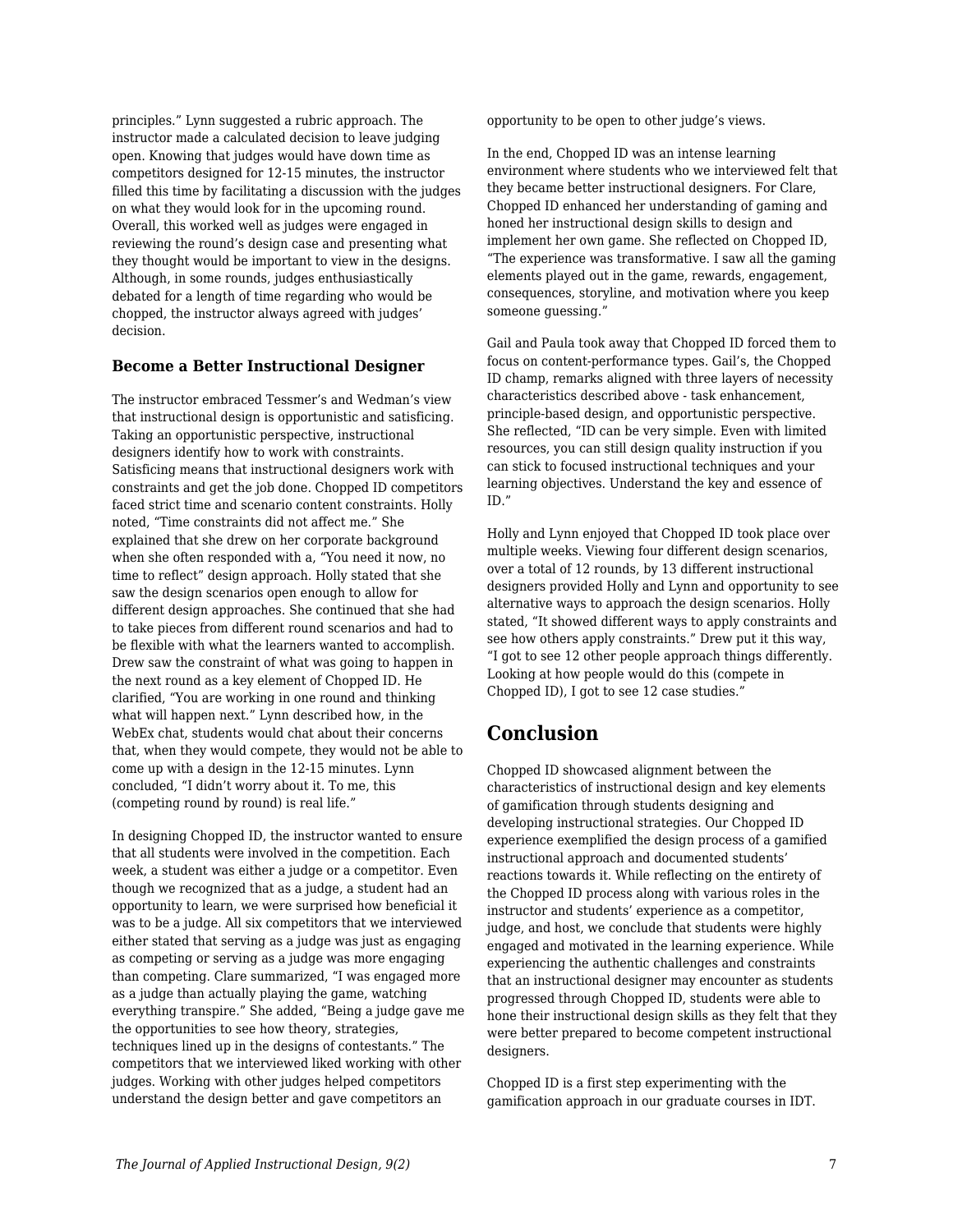Our goals were met as a qualitative exploratory study in that students perceived this experience favorably while vocalizing various ways in which this experience helped them become better instructional designers. While we offer insights into our gamification design process and student reactions, we did not address how and in what ways precisely the gamification approach helped students as novice instructional designers learn and improve their instructional design skills. Though it was implied in our design approach, we did not ask students to reflect on the gaming elements grounded in the design and to what extent the Chopped ID experience felt like a game to them. We would like to see this approach being carried out further in our next step. Moving forward we would like to continue our research by closely examining any student learning gains such as motivation, engagement, knowledge, and performance, as a result of this gamification approach. We are also interested in replicating the experience in alternative instructional design courses or contexts to explore effectiveness of gamification in any design-related learning contexts as we strongly believe that the gamification approach holds tremendous potential in educating and training instructional designers.

## **References**

- Akcaoglu, M. (2014). Learning problem-solving through making games at the game design and learning summer program. *Educational Technology Research and Development*, *62*(5), 583–600.
- Baytak, A., & Land, S. M. (2011). An investigation of the artifacts and process of constructing computer games about environmental science in a fifth grade classroom. *Educational Technology Research and Development*, *59*(6), 765–782.
- Becker, K (2008). *The invention of good games: Understanding learning design in commercial video games* (Publication No. 230701461) [Doctoral dissertation, University of Calgary. ProQuest Dissertations and Theses Global.
- Copp, S. E., Fischer, R. L., Luo, T., Moore, D. R. & Differs, S. (2014). Analyzing commercial video game instruction through the lens of instructional design. *Journal of Applied Instructional Design*, *4*(1), 79–90.

Cross, N. (2011). *Design thinking*. New York: Berg.

Deterding, S., Dixon, D., Khaled, R., & Nacke, L. (2011, September). From game design elements to gamefulness: Defining "gamification". In A. Lugmayr (Ed.), *Proceedings of the 15th international academic MindTrek conference: Envisioning future media environments* (pp. 9–15). ACM.

- Dicheva, D., Dichev, C., Agre, G., & Angelova, G. (2015). Gamification in education: A systematic mapping study. *Journal of Educational Technology & Society*, *18*(3), 75–88.
- Duggan, M (2015). *Gaming and gamers*. Retrieved from http://www.pewinternet.org/files/2015/12/PI\_2015-12 -15\_gaming-and-gamers\_FINAL.pdf
- Gagné, R. M. (1985). *Conditions of learning* (4th ed.). New York: Holt, Rinehart, and Winston.
- Gunter, G., Kenny, R. F. & Vick, E. H. (2006). A case for a formal design paradigm for serious games. *The Journal of the International Digital Media and Arts Association*, *3*(1), 93–105.
- Hays, R. (2005). *The effectiveness of instructional games: A literature review and discussion*. (Report No. 2005-004). Orlando, FL: Naval Air Warfare Center, Training Systems Division. [https://edtechbooks.org/-hfM](http://faculty.uoit.ca/kapralos/csci5530/Papers/hays_instructionalGames.pdf)
- Kapp, K. M. (2012). *The gamification of learning and instruction: Game-based methods and strategies for training and education*. San Francisco, CA: John Wiley.
- Ke, F. (2009). A qualitative meta-analysis of computer games as learning tools. In R. E. Ferdig, (Ed.), *Handbook of research on effective electronic gaming in education* (Vol. 1, pp. 1–32). Hershey, PA: Information Science Reference.
- Levin, P. H. (1966). *Decision making in urban design*. Text of a talk given to a meeting of the Design Research Society on April 27, 1966 at Imperial College, London.
- Morrison, G. R., Ross, S. M., & Kemp, J. E. (2007). *Designing effective instruction* (5th ed.). Hoboken, NJ: John Wiley & Sons, Inc.
- Moreno, R. (2004). Decreasing cognitive load for novice students: Effects of explanatory versus corrective feedback in discovery-based multimedia. *Instructional Science*, *32*, 99–113. https://doi.org/10.1023/B:TRUC.0000021811.66966.1 d
- Nicholson, S. (2015). A RECIPE for meaningful gamification. In T. Reiners & L. A. Wood (Eds.), *Gamification in education and business* (pp. 1–20). New York, NY: Springer.
- Padgett, L.S., Strickland, D., & Coles, C.D. (2006). Case study: Using a virtual reality computer game to teach fire safety skills to children diagnosed with fetal alcohol syndrome. *Journal of Pediatric Psychology*,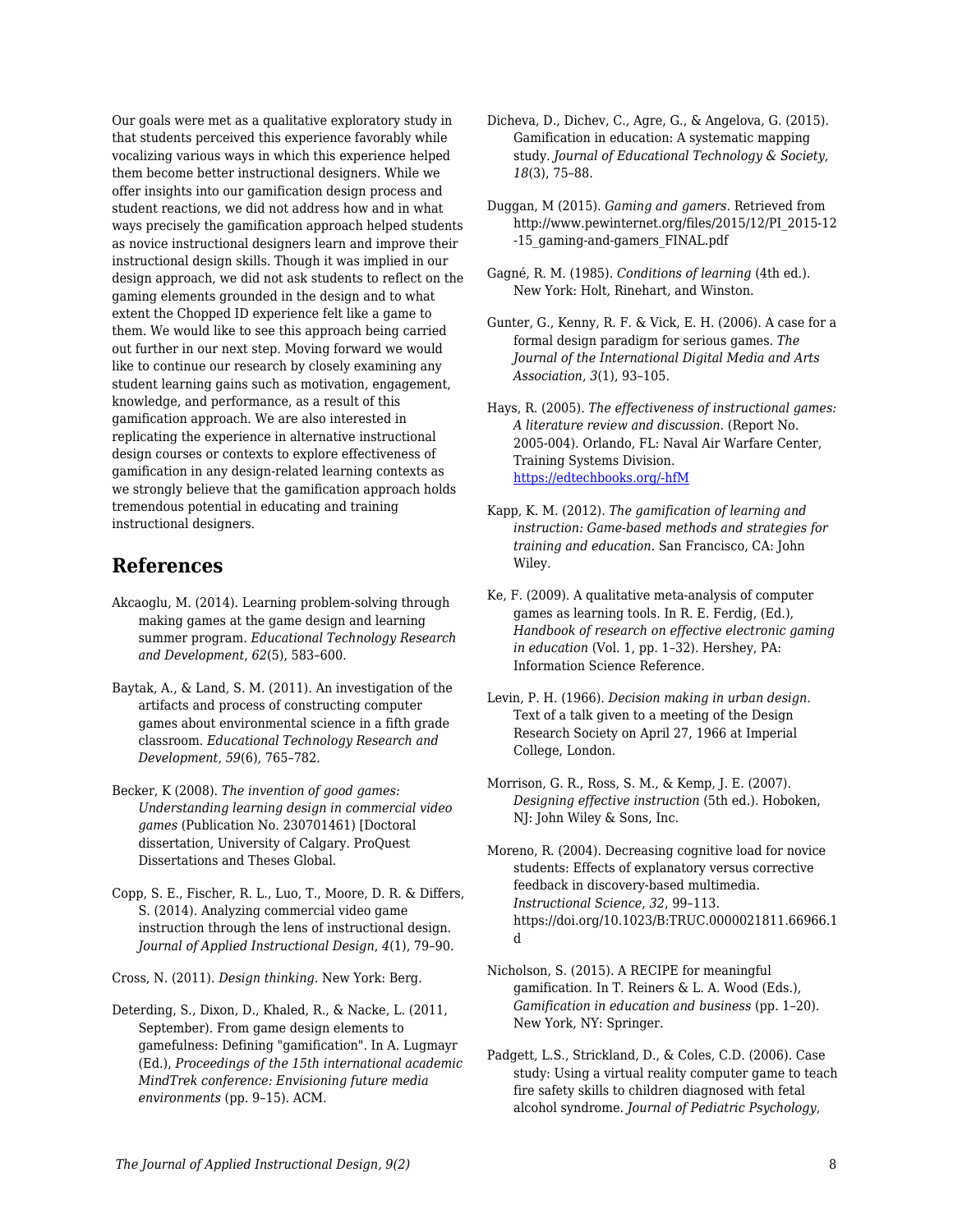*31*(1), 65–70.

- Ravenscroft, A., & Matheson, M.P. (2002). Developing and evaluating dialogue games for collaborative elearning. *Journal of Computer Assisted Learning*, *18*(1), 93–101.
- Sanchez, A., Cannon-Bowers, J. A., & Bowers, C. (2010). Establishing a Science of Game Based Learning. In J. Cannon-Bowers, & C. Bowers (Eds.), *Serious game design and development: Technologies for training and learning* (pp. 290–304). Hershey, PA: IGI Global.
- Simon, H. A. (1969). *The sciences of the artificial*. Cambridge, MA: The M.I.T. Press.
- Sitzmann, T. (2011). A meta-analytic examination of the instructional effectiveness of computer-based simulation games. *Personnel Psychology*, *64*(2), 489-528.
- Spil Games (2013). State of the industry report. Retrieved from [https://edtechbooks.org/-Idoa](http://auth-83051f68-ec6c-44e0-afe58902acff57.cdn.spilcloud.com/v1/archives/1384952861.25_State_of_Gaming_2013_US_FINAL.pdf)
- Squire, K., Barnett, M., Grant, J.M., & Higginbotham, T. (2004). Electromagnetism supercharged! Learning physics with digital simulation games. *Proceedings of the 6th International Conference on Learning Sciences* (pp. 513–520). Santa Monica, CA: International Society of the Learning Sciences.
- Tessmer, M. & Wedman, J. F. (1990). A layers-of-necessity instructional design model. *Educational Technology*

*Research and Development*, *38*(2), 77–85.

- Thomas, R., Cahill, J., & Santilli, L. (1997). Using an interactive computer game to increase skill and selfefficacy regarding safer sex negotiation: Field test results. *Health Education & Behavior, 24*(1), 71–86.
- Tuzun, H. (2007). Blending video games with learning: Issues and challenges with classroom implementations in the Turkish context. *British Journal of Educational Technology*, *38*(3), 465–477.
- Van Eck, R. (2006). The effect of contextual pedagogical advisement and competition on middle school students' attitude toward mathematics and mathematics instruction using a computer-based simulation game. *Journal of Computers in Mathematics & Science Teaching*, *25*(2), 165–195.
- Vogel, J. J., Vogel, D. S., Cannon-Bowers, J., Bowers, C. A., Muse, K., & Wright, M. (2006). Computer gaming and interactive simulations for learning: A metaanalysis. *Journal of Educational Computing Research*, *34*(3), 229–243.
- Wolfe, J. (1997). The effectiveness of business games in strategic management course work. *Simulation & Gaming*, *28*(4), 360–376.
- Zichermann, G., & Cunningham, C. (2011). *Gamification by design: Implementing game mechanics in web and mobile apps*. Sebastopol, CA: O'Reilly Media.